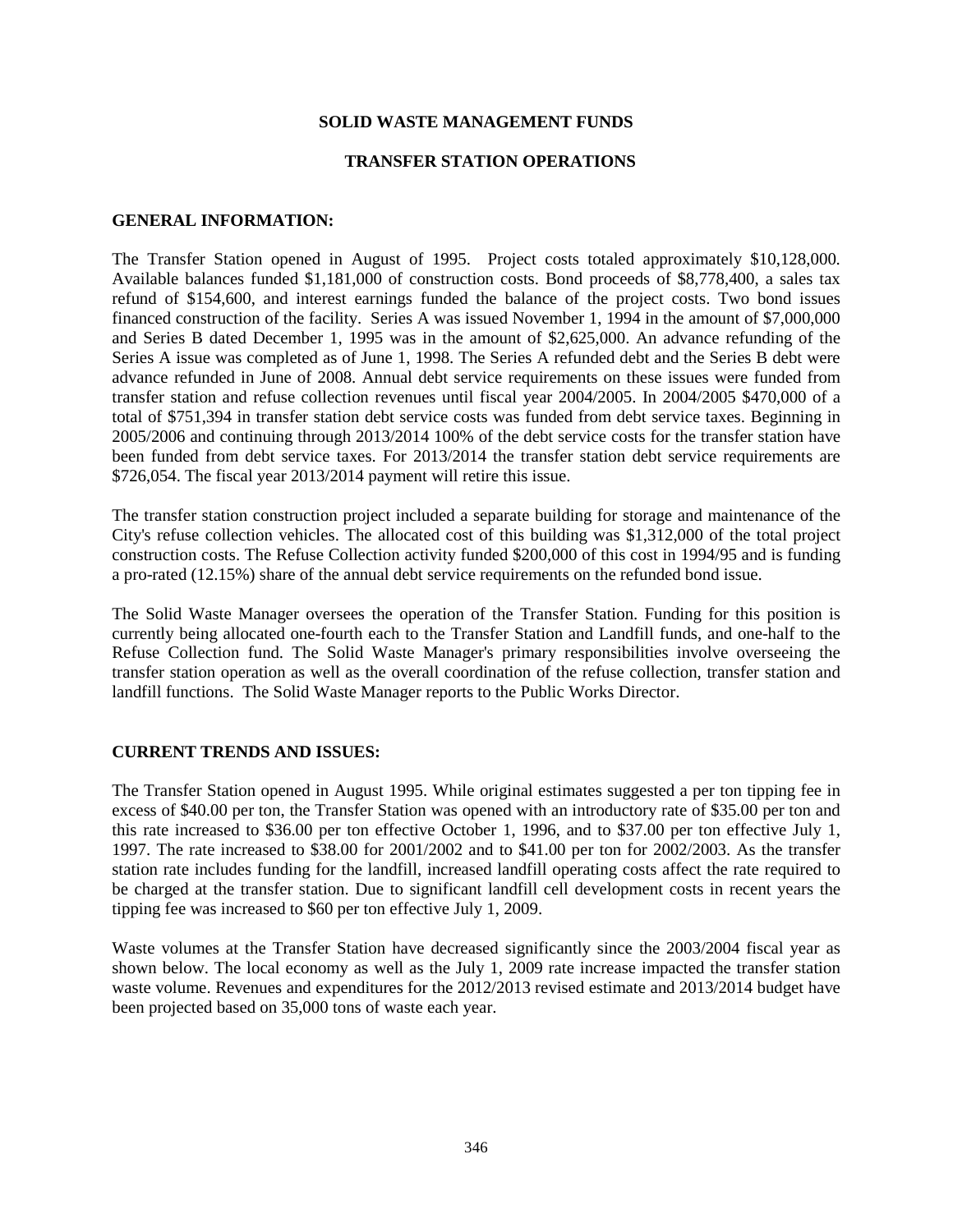



For the 2009/2010 budget, the transfer station tipping fee was increased from \$41.00 to \$60.00 per ton, primarily due to landfill cell development costs which resulted in a deficit of over \$2 million in the Landfill fund. The landfill portion of the fee was increased from \$25.00 to \$40.00 per ton. In past years rates were held at a lower level due to concerns that increasing this rate may result in the loss of waste volume to Illinois landfills which have lower tipping fees. The rate increase was needed to generate funding to reduce the accumulated deficits in both the Landfill and Transfer Station funds.

With significant deficits in both the Landfill and Transfer Station funds, the Solid Waste Agency and the City considered implementing flow control measures which would have required all waste generated in the Agency area to be brought to the Transfer Station and Landfill. Area businesses and the Chamber requested a committee be formed of business leaders, city staff, an Agency member, and others, to discuss the impacts that flow control would have on area businesses and possible alternate solutions. The Committee's recommendations included allowing for additional negotiated industrial contracts which would bring additional waste volume and revenue to the Landfill. City Council approved the Committee's recommendations at their October 7, 2010 meeting and five new industrial contracts were entered into which will bring in an additional 5,000 tons of waste and \$180,000 of revenues annually over a three year period.

While revenue from the new industrial contracts will pass through the Transfer Station budget as tipping fees, this additional revenue has been directed toward the accumulated deficit in the Landfill fund and is not expected to provide funding for the Transfer Station fund. In 2010/2011 the City took several actions to reduce the deficit in the Transfer Station fund. These included (1) reducing the allocation of the Solid Waste Manager to the Transfer Station from 33.3% to 25% for a savings of \$8,300, (2) reducing the allocation of the Clerk from 66.7% to 50% for a savings of \$9,100, (3) reducing Saturday hours to 8:00 a.m. to noon during the winter months for a savings of \$4,000 in overtime and \$1,000 in temporary services, (5) reducing overtime by an additional \$11,000 with weekday scheduling changes, (6) no longer charging e-waste, appliance, and tire disposal fees to this budget for items picked up during Cleanup Week at no charge which transferred \$23,500 of expenses from the Transfer Station to the Refuse Collection budget, (7) not including funds for any capital items, and (8) various other line item reductions totaling \$20,000. In 2010/2011 the City also made a \$200,000 transfer from the Refuse Collection fund to the Transfer Station fund to help eliminate the deficit balance. This resulted in a smaller deficit of \$12,874 at the end of 2010/2011. An additional \$50,000 transfer from the Refuse Collection fund was made in 2011/2012 which resulted in a positive \$14,465 balance in this fund at the end of 2011/2012. Based on budget assumptions, the Transfer Station fund balance is projected to be \$24,895 at the end of 2012/2013 and \$3,745 at the end of 2013/2014.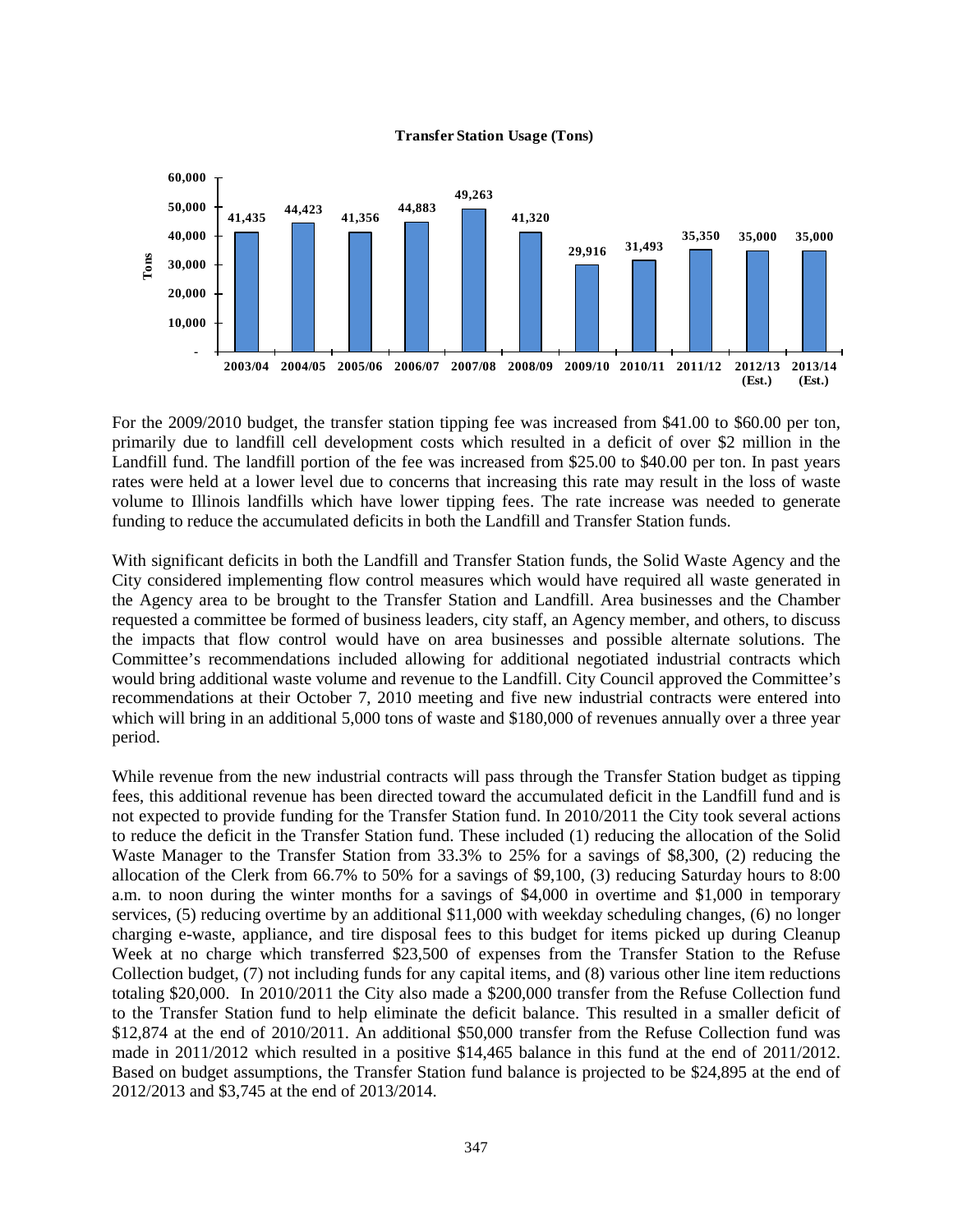The 2012/2013 revised estimate expenditures are \$1,000 higher in total than the original 2012/2013 budget. Increased diesel fuel costs of \$5,400 were offset in part with decreases in other line items.

The budget for 2013/2014 is \$27,280 (1.4%) higher than the 2012/2013 budget primarily due to increased personal services (\$6,200), increased commodities which includes the diesel fuel increase (\$3,600), and increased capital outlay (\$47,500). These increases were offset in part with reductions in transfers (\$20,720) and contractual services (\$9,300). The 2012/2013 transfers included the fifth and final payment on the internal loan used to finance the track loader that was purchased in 2008/2009. This resulted in the lower transfer amount for 2013/2014.

The capital outlay allocation for 2013/2014 includes \$35,500 for the down payment for replacement of the crane and cab. The total cost of this equipment is \$171,500 and an internal loan will again be used to finance this purchase. The crane requested to be replaced is the original crane used since the Transfer Station opened in 1995. Annual payments in the next four years will complete the financing for this equipment.

# **GOAL STATEMENT:**

To operate the Transfer Station/Recycling Facility in an environmentally sound and fiscally responsible manner in order to provide for solid waste handling and disposal for the City of Muscatine and the Muscatine County Solid Waste Management Agency.

|                                       | Actual<br>2009/2010 | <b>Actual</b><br>2010/2011 | Actual<br>2011/2012 | <b>Estimated</b><br>2012/2013 | <b>Estimated</b><br>2013/2014 |
|---------------------------------------|---------------------|----------------------------|---------------------|-------------------------------|-------------------------------|
| Tons of Waste Processed               | 29.916              | 31.493                     | 35,350              | 35,000                        | 35,000                        |
| <b>Public Tours/Programs</b>          | 50                  | 70                         | 75                  | 65                            | 65                            |
| Tons Recycled (Contractor)            | 4,994               | 4,609                      | 4,886               | 4,500                         | 4,500                         |
| Gallons of Waste Oil Collected (Est.) | 5,340               | 5,110                      | 5,470               | 5,000                         | 5,000                         |

# **PERFORMANCE MEASURES:**

# **RECENT ACCOMPLISHMENTS:**

Public education continues to have a high priority in the Transfer Station operations. Transfer Station staff continues to participate in area events and attend as many of these events as possible to promote services. Joint collaborations in the community, with the school districts, and in the county have allowed more opportunities to provide outreach to customers.

In the spring of 2012 the solid waste hauling contract went out for bids since the previous contract ended on June 30, 2012. A new hauler was selected and is at the same price per load (\$87.00) as the last contractor.

Staff has maintained service levels for customers while continuing to keep costs down. The changes implemented in 2010/2011 including the reduced Saturday hours and changing when staff begins work during the week have not affected operations and continue to save costs in the Transfer Station budget.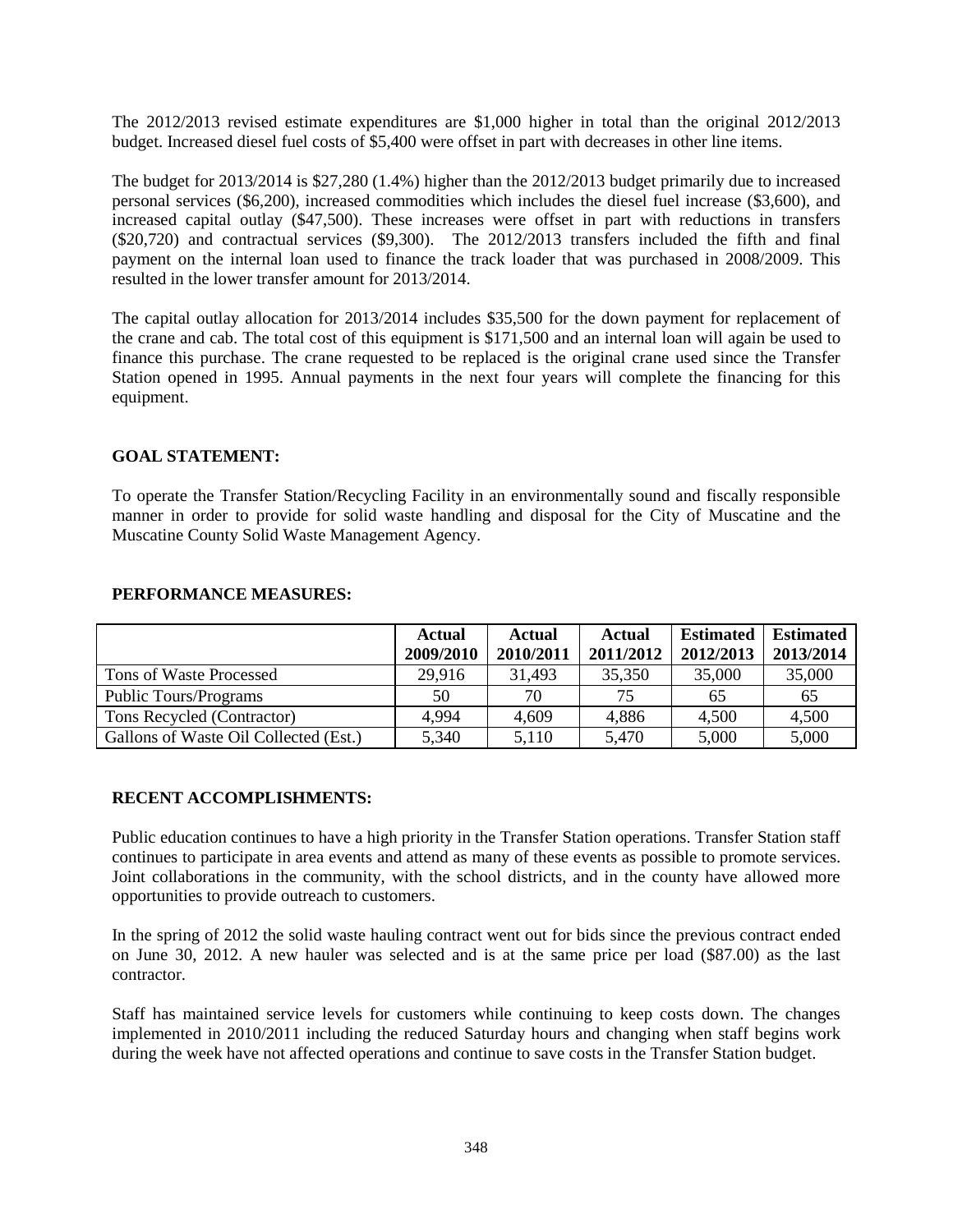Several pieces of equipment used in daily operations at the Transfer Station are older but are well maintained to keep up their performances. Staff is to be commended for their ability to care for and maintain this equipment to keep it operational.

Joint collaboration with City Carton for promoting recycling continues with joint presentations to area businesses and organizations throughout the county. The services they provide have allowed the business community to recycle thousands of tons each year. Continued collaboration is important for the partnership to continue.

# **OBJECTIVES TO BE ACCOMPLISHED IN 2013/2014:**

- \* To continue to research possible "Green" building opportunities in cooperation with the Community Development department.
- \* To continue public education outreach opportunities and expand our ability to reach customers.
- \* To continue outreach programs at community events and programs. Staff will continue working with sustainability, beautification, and environmental programs for the City of Muscatine and Muscatine County.
- \* To keep safety a priority at the Transfer Station by having scheduled safety meeting dates and planned programs during the year. Working with staff to emphasize safety for them as well as customers is important to this operation.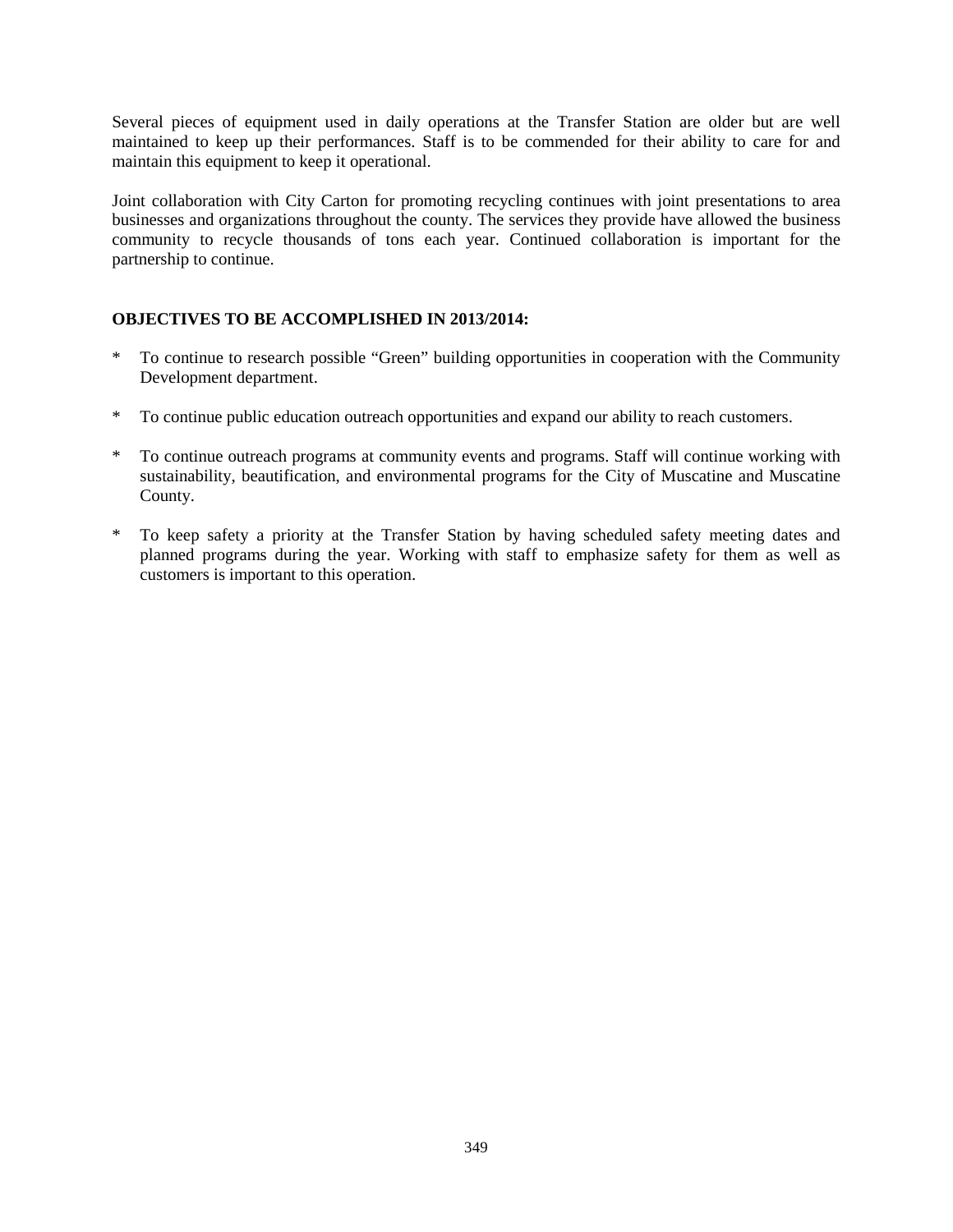### **TRANSFER STATION FUND**

#### **STATEMENT OF BOND AND INTEREST REQUIREMENTS**

**General Obligation Refunding Bonds Transfer Station Portion of Refunding of Advance Refunding of November 1, 1994 Solid Waste Transfer Station and Recycling Center (Series A) Issue Dated June 1, 1998 and December 1, 1995 Issue \$3,896,598 of \$6,560,000 Refunding Issue Dated June 1, 2008 (Series B)**

| Fiscal  |                  |                 | <b>Total</b>        |
|---------|------------------|-----------------|---------------------|
| Year    | <b>Principal</b> | <b>Interest</b> | <b>Requirements</b> |
| 2012/13 | \$<br>681,225    | 44.994<br>\$    | 726,219             |
| 2013/14 | 703,200          | 22,854          | 726,054             |
| Total   | 1,384,425        | S<br>67,848     | ,452,273            |

 Principal and interest payments for this general obligation bond issue are made from the Debt Service Fund. Bond proceeds from the original issues financed construction of the Transfer Station. Accordingly, transfers from the Transfer Station Fund to the Debt Service Fund were intended to be made annually to fund principal and interest payments on these portions of the bond issues as they become due.

 Due to the reduction in waste volume and revenues to the Transfer Station Fund, 100% of the debt requirements in both 2012/2013 and 2013/2014 will be paid from debt service taxes rather than the Transfer Station Fund.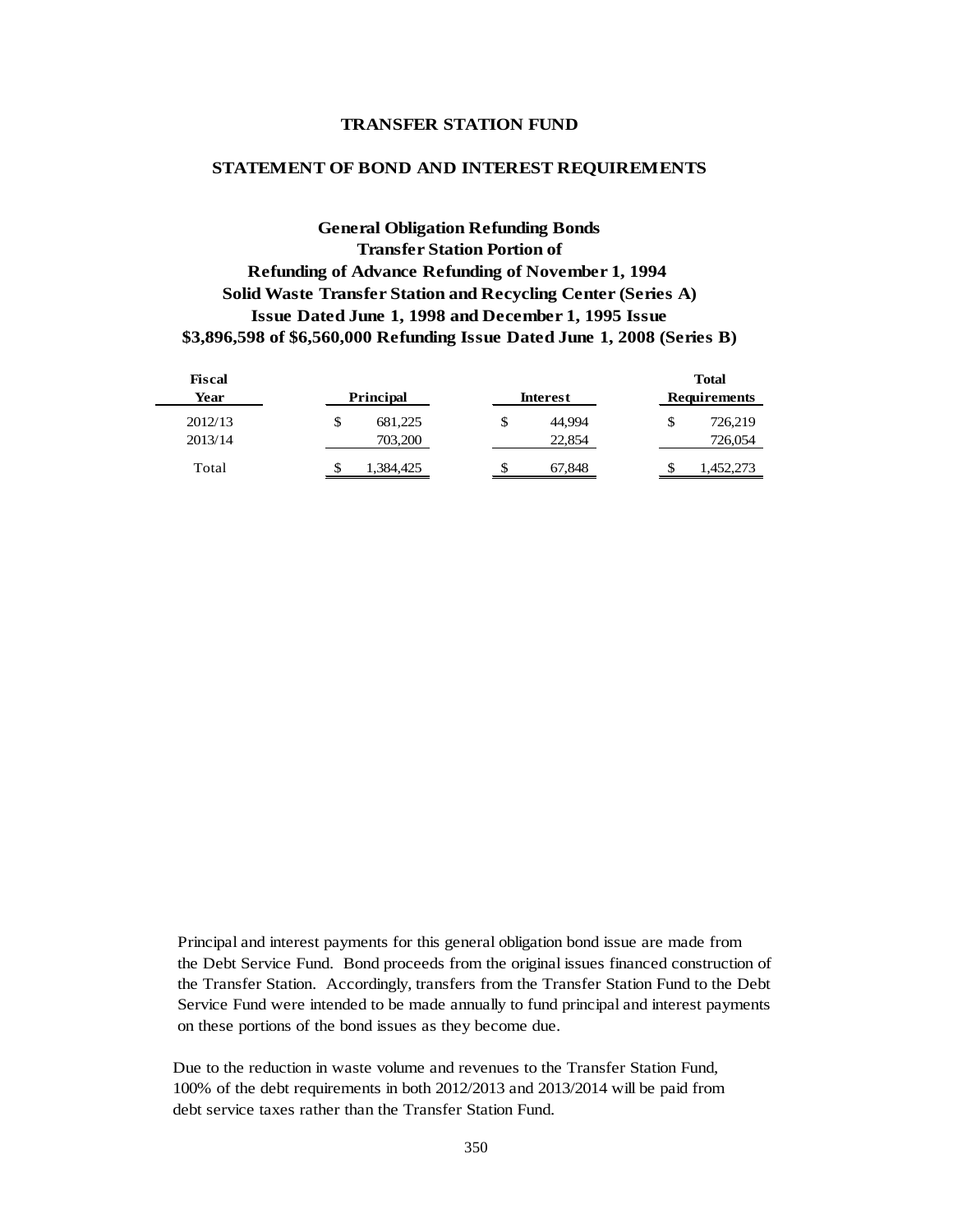#### **Transfer Station Operations**

#### **Fund Statement**

|                                        |     | <b>Actual</b><br>2010/2011 |               | <b>Actual</b><br>2011/2012 | <b>Budget</b><br>2012/2013 |    | <b>Revised</b><br><b>Estimate</b><br>2012/2013 |     |              | <b>Budget</b><br>2013/2014 |     |  |
|----------------------------------------|-----|----------------------------|---------------|----------------------------|----------------------------|----|------------------------------------------------|-----|--------------|----------------------------|-----|--|
| Beginning Balance (Deficit),<br>July 1 | \$  | (216,040)                  | \$            | (12, 874)                  | \$<br>39,276               | \$ | 14,465                                         |     | \$           | 24,895                     |     |  |
| Revenues                               |     |                            |               |                            |                            |    |                                                |     |              |                            |     |  |
| Charges for Services                   | \$  | 1,729,067                  | \$            | 1,896,231                  | \$<br>1,890,000            | \$ | 1,860,000                                      | (2) | $\mathbb{S}$ | 1,860,000                  | (3) |  |
| Household Hazardous Waste              |     | 138                        |               | 495                        | 350                        |    | 350                                            |     |              | 350                        |     |  |
| Recycling Commissions                  |     | 49,946                     |               | 36,895                     | 30,000                     |    | 37,000                                         |     |              | 37,000                     |     |  |
| Rental of Land                         |     | 1,500                      |               | 1,500                      | 1,500                      |    | 1,500                                          |     |              | 1,500                      |     |  |
| Sales Tax                              |     | 6,735                      |               | 5,810                      | 7,000                      |    | 7,000                                          |     |              | 7,000                      |     |  |
| M iscellaneous Sales                   |     | 13                         |               | $\mathbf{0}$               | 350                        |    | 350                                            |     |              | 350                        |     |  |
| Electronic Waste Disposal Fees         |     | 7,970                      |               | 9,545                      | 9,000                      |    | 9,000                                          |     |              | 9,000                      |     |  |
| <b>Appliance Disposal Fees</b>         |     | 11,076                     |               | 8,321                      | 12,000                     |    | 8,300                                          |     |              | 8,300                      |     |  |
| Sale of Equipment                      |     | $\overline{0}$             |               | $\mathbf{0}$               | $\Omega$                   |    | 5,300                                          |     |              | $\mathbf{0}$               |     |  |
| Other                                  |     | 3                          |               | 20                         | $\mathbf{0}$               |    | $\boldsymbol{0}$                               |     |              | $\mathbf{0}$               |     |  |
| Transfers In:                          |     |                            |               |                            |                            |    |                                                |     |              |                            |     |  |
| Surcharge Reserve                      |     | 33,068                     |               | 37,118                     | 36,750                     |    | 36,750                                         |     |              | 36,750                     |     |  |
| <b>Refuse Collection Fund</b>          |     | 200,000                    |               | 50,000                     | $\mathbf{0}$               |    | $\boldsymbol{0}$                               |     |              | $\mathbf{0}$               |     |  |
| <b>Total Revenues</b>                  | \$. | 2,039,515                  | <sup>\$</sup> | 2,045,935                  | \$<br>1,986,950            | S  | 1,965,550                                      |     | $\mathbb{S}$ | 1,960,250                  |     |  |
| Funds Available                        | \$  | 1,823,475                  | \$            | 2,033,061                  | \$<br>2,026,226            | \$ | 1,980,015                                      |     | \$           | 1,985,145                  |     |  |
| Expenditures (1)                       |     | 1,836,350                  |               | 2,018,596                  | 1,954,120                  |    | 1,955,120                                      |     |              | 1,981,400                  |     |  |
| Ending Balance (Deficit),<br>June 30   | \$  | (12, 874)                  | \$            | 14,465                     | \$<br>72,106               | \$ | 24,895                                         |     | -\$          | 3,745                      |     |  |
|                                        |     |                            |               |                            |                            |    |                                                |     |              |                            |     |  |

| 1. Expenditures include changes in compensated absences and other post-employment benefits. |  |
|---------------------------------------------------------------------------------------------|--|

2. Revised estimate Transfer Station charges for services based on 21,000 tons at \$60/ton plus 9,000 tons at the industrial rate of \$50/ton plus \$180,000 from the negotiated Industrial Contracts which is passed through to the Landfill. The computed amount of \$1,890,000 has been reduced by \$30,000 to \$1,860,000 to reflect a more realistic estimate based on prior year amounts.

 **Fund Balance \$ 203,166 \$ 27,339 \$ 32,830 \$ 10,430 \$ (21,150)**

3. FY 2013/2014 Transfer Station charges for services based on 21,000 tons at \$60/ton plus 9,000 tons at the industrial rate of \$50/ton plus \$180,000 from the negotiated Industrial Contracts which is passed through to the Landfill. The computed amount of \$1,890,000 has been reduced by \$30,000 to \$1,860,000 to reflect a more realistic estimate based on prior year amounts.

#### **Explanation of Changes in Fund Balances:**

**Increase (Decrease) in**

The prior year deficit and recent small balances in this fund are primarily due to reduced waste volume at this facility. A \$200,000 transfer from the Refuse Collection fund was made in 2010/2011 and an additional \$50,000 transfer was made in 2011/2012. These transfers eliminated the prior year deficit balances.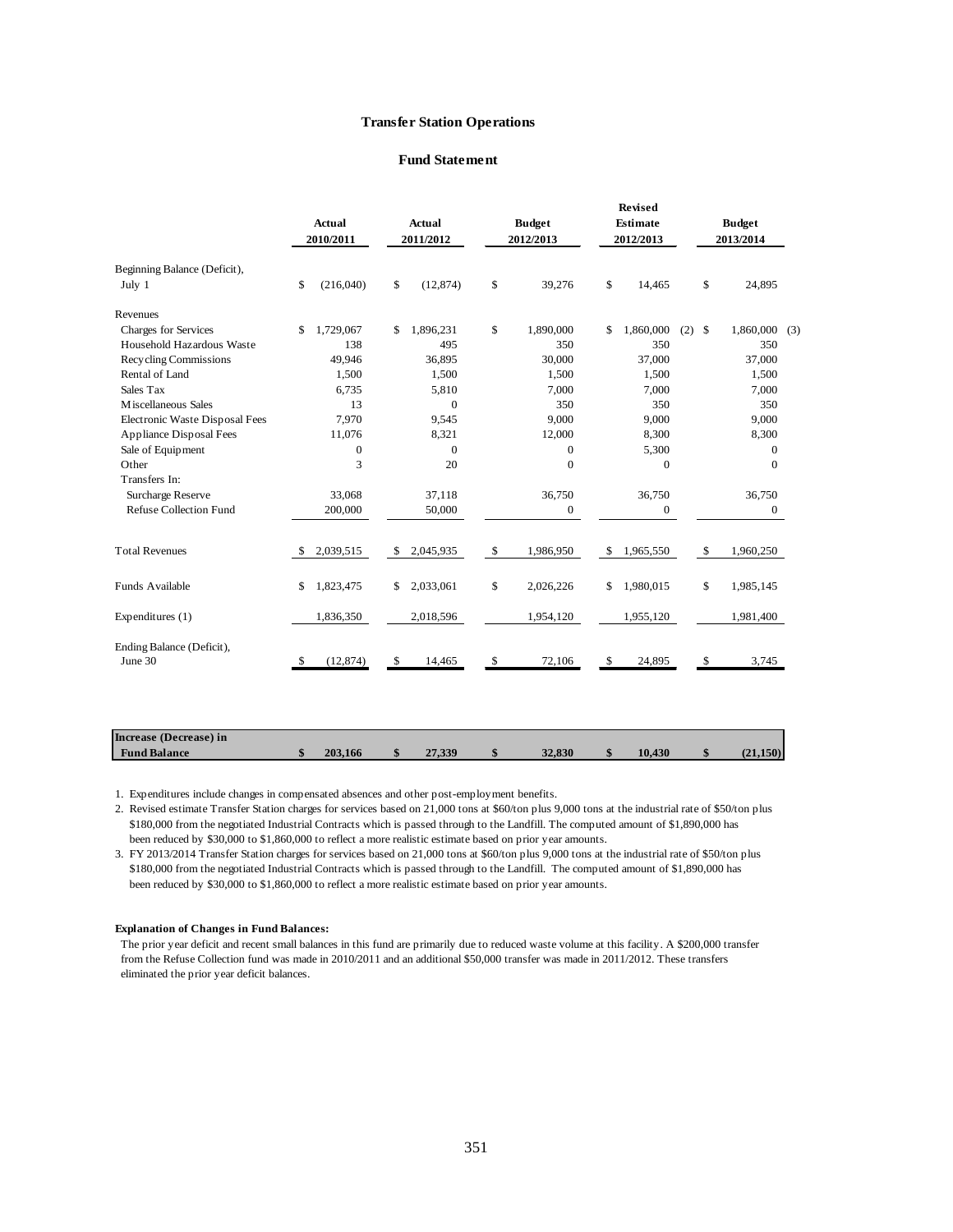# **Transfer Station Closure Reserve (1)**

# **Fund Statement**

|                                                          |                            |              |                            |      |                            |      | <b>Revised</b>               |                            |
|----------------------------------------------------------|----------------------------|--------------|----------------------------|------|----------------------------|------|------------------------------|----------------------------|
|                                                          | <b>Actual</b><br>2010/2011 |              | <b>Actual</b><br>2011/2012 |      | <b>Budget</b><br>2012/2013 |      | <b>Estimate</b><br>2012/2013 | <b>Budget</b><br>2013/2014 |
| Beginning Balance, July 1                                | \$<br>29,095               | $\mathbb{S}$ | 38,645                     | $\$$ | 38,645                     | $\$$ | 38,645                       | \$<br>38,645               |
| Revenues<br>Transfers In<br><b>Transfer Station Fund</b> | 9,550                      |              | $\mathbf{0}$               |      | $\overline{0}$             |      | $\overline{0}$               | 10,000                     |
| <b>Funds Available</b>                                   | \$<br>38,645               | \$           | 38,645                     | \$   | 38,645                     | \$   | 38,645                       | \$<br>48,645               |
| Expenditures                                             | $\boldsymbol{0}$           |              | $\boldsymbol{0}$           |      | $\mathbf{0}$               |      | $\boldsymbol{0}$             | $\mathbf{0}$               |
| Ending Balance, June 30                                  | 38,645                     | -S           | 38,645                     | \$   | 38,645                     | \$   | 38,645                       | \$<br>48,645               |
|                                                          |                            |              |                            |      |                            |      |                              |                            |
| Increase (Decrease) in<br><b>Fund Balance</b>            | \$<br>9,550                | \$           | $\bf{0}$                   | \$   | $\bf{0}$                   | \$   | $\bf{0}$                     | \$<br>10,000               |

1. This reserve is required according to State regulations.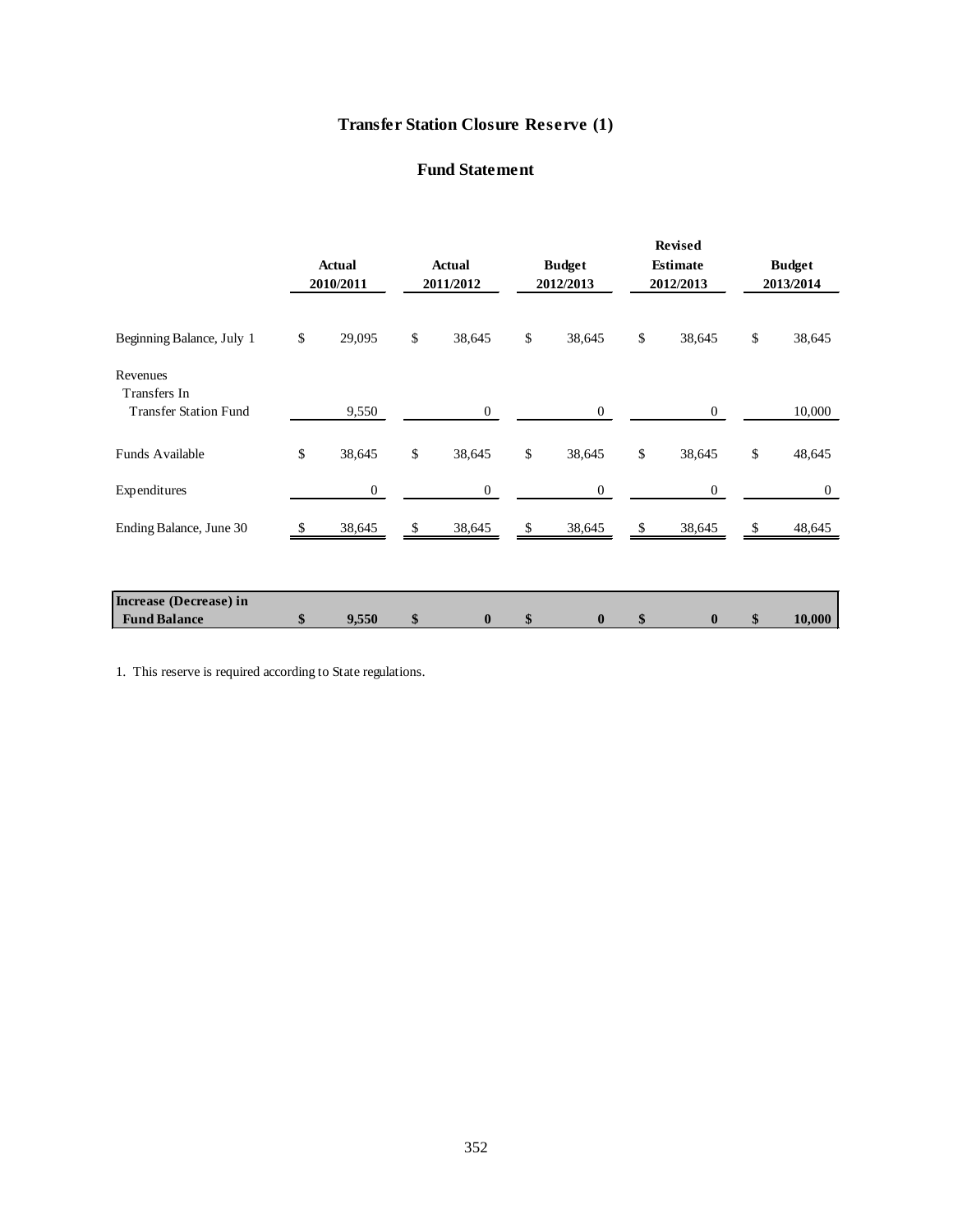# **Function:**

**Business Type** 

# Activity:<br> **Transfer Station**

|                                                                        | Actual<br>2010/2011                 |    | <b>Actual</b><br>2011/2012     | <b>Budget</b><br>2012/2013 | <b>Revised</b><br><b>Estimate</b><br>2012/2013 | <b>Budget</b><br>2013/2014    | Percent<br><b>Change</b> |
|------------------------------------------------------------------------|-------------------------------------|----|--------------------------------|----------------------------|------------------------------------------------|-------------------------------|--------------------------|
|                                                                        |                                     |    |                                | <b>Expenditure Summary</b> |                                                |                               |                          |
| <b>Personal Services</b><br>Commodities<br><b>Contractual Services</b> | S<br>239.696<br>36,210<br>1.501.517 | s. | 213.461<br>40,601<br>1.709.880 | S.<br>226,700<br>38,900    | S.<br>224,200<br>42,500<br>1,655,100           | S.<br>232,900<br>42,500       | 2.73%<br>9.25%           |
| Capital Outlay<br><b>Transfers</b>                                     | 2.163<br>56,250                     |    | 3.497<br>46,800                | 1,655,200<br>33,320        | 33,320                                         | 1,645,900<br>12,000<br>48,100 | $-0.56%$<br>44.36%       |
| Total Expenditures                                                     | 1,835,836<br>$\mathbf{S}$           | S. | 2,014,239                      | 1,954,120<br>S             | \$1,955,120                                    | \$1,981,400                   | 1.40%                    |
|                                                                        |                                     |    |                                | <b>Funding Sources</b>     |                                                |                               |                          |
| <b>Charges for Services</b>                                            | \$1,729,067                         | S. | 1,896,231                      | 1,890,000<br>S             | \$1,860,000                                    | \$1,860,000                   | $-1.59%$                 |
| <b>Recycling Commissions</b>                                           | 49.946                              |    | 36,895                         | 30,000                     | 37,000                                         | 37,000                        | 23.33%                   |
| Sales Tax                                                              | 6,735                               |    | 5,810                          | 7,000                      | 7,000                                          | 7,000                         | 0.00%                    |
| Tire, E-Waste, Appliance                                               |                                     |    |                                |                            |                                                |                               |                          |
| Charges                                                                | 19.184                              |    | 17,866                         | 21,000                     | 17,300                                         | 17,300                        | $-17.62%$                |
| Sale of Equipment                                                      |                                     |    |                                |                            | 5.300                                          |                               |                          |
| Other                                                                  | 1.515                               |    | 2.015                          | 2,200                      | 2,200                                          | 2,200                         | 0.00%                    |
| Transfer from Refuse                                                   |                                     |    |                                |                            |                                                |                               |                          |
| <b>Collection Fund</b>                                                 | 200,000                             |    | 50,000                         |                            |                                                |                               |                          |
| Transfer from Surcharge                                                |                                     |    |                                |                            |                                                |                               |                          |
| Reserve                                                                | 33,068                              |    | 37,118                         | 36,750                     | 36,750                                         | 36,750                        | 0.00%                    |
| <b>Total Funding Sources</b>                                           | 2,039,515<br>S.                     |    | \$2,045,935                    | 1,986,950<br>s.            | \$1,965,550                                    | \$1,960,250                   | $-1.34%$                 |

|                          |                            |                            | <b>Personnel Schedule</b>  |                                                |                            |                                             |
|--------------------------|----------------------------|----------------------------|----------------------------|------------------------------------------------|----------------------------|---------------------------------------------|
|                          | <b>Actual</b><br>2010/2011 | <b>Actual</b><br>2011/2012 | <b>Budget</b><br>2012/2013 | <b>Revised</b><br><b>Estimate</b><br>2012/2013 | <b>Budget</b><br>2013/2014 | <b>Budget</b><br><b>Amount</b><br>2013/2014 |
| <b>Full Time:</b>        |                            |                            |                            |                                                |                            |                                             |
| Solid Waste Manager      | 0.30                       | 0.30                       | 0.25                       | 0.25                                           | 0.25                       |                                             |
| Equipment Operator III   | 1.00                       | 1.00                       | 1.00                       | 1.00                                           | 1.00                       |                                             |
| Equipment Operator 1     | 1.00                       | 1.00                       | 1.00                       | 1.00                                           | 1.00                       |                                             |
| Maintenance Worker II    | 0.67                       | 0.67                       | 0.67                       | 0.67                                           | 0.67                       |                                             |
| <b>Clerk</b>             | 0.61                       | 0.61                       | 0.50                       | 0.50                                           | 0.50                       |                                             |
| <b>Total Full Time</b>   | 3.58                       | 3.58                       | 3,42                       | 3.42                                           | 3.42                       | S.<br>150,200                               |
| <b>Employee Benefits</b> |                            |                            |                            |                                                |                            | 82,700                                      |
| Total Personal Services  |                            |                            |                            |                                                |                            | \$232,900                                   |